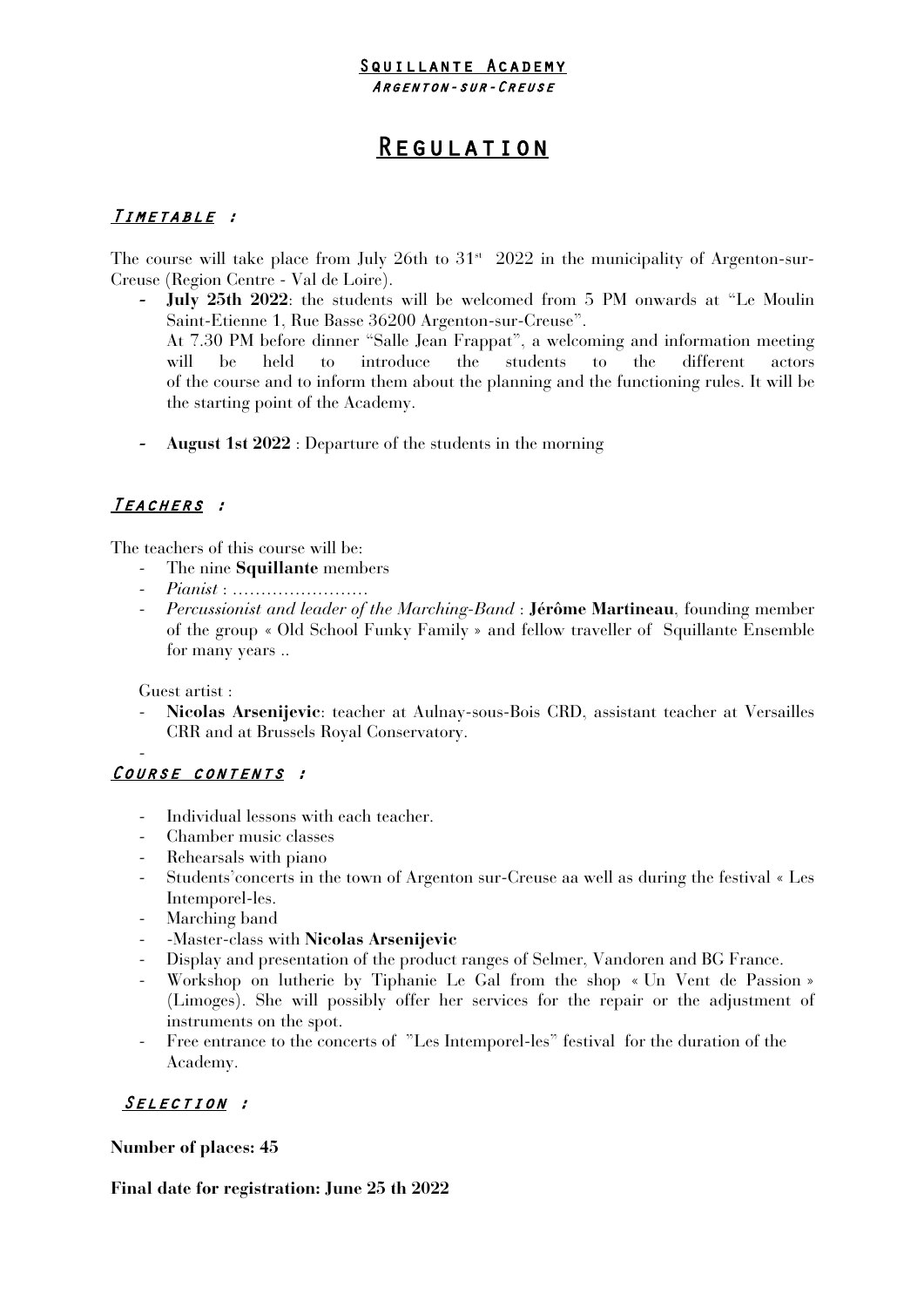### SQUILLANTE ACADEMY Argenton-sur-Creuse

## Registrations :

The registrations are made in two steps, exclusively via internet:

**Pre-registration**: the form will have to be filled on our website: www.ensemblesquillante.com

Follow the appropriate link under « Stage Argenton »

-a 100  $\epsilon$  deposit will be required to reserve and valid your pre-registration. The amount of the deposit will be deducted from the total amount due.

This deposit can be paid by cheque payable to Association Squillante or by bank transfer (account details : Association Squillante, Caisse d'Épargne Midi Pyrénées, IBAN : FR76 1313 5000 8008 1069 3464 447 BIC : CEPAFRPP313).

\*Please note this 100€ deposit takes your registration into account and entails secretarial costs.

It will not be refunded for any reasons.

### *Final Registration:*

 After confirmation of your pre-registration via an email from the organisers, you can proceed to the payment of your registration.

Course registration - Full board: either by check payable to « Association Squillante » or by bank transfer (account details : Association Squillante, Caisse d'Épargne Midi Pyrénées, IBAN : FR76 1313 5000 8008 1069 3464 447 BIC : CEPAFRPP313)

Mailing address for payment by check : Martine Schmitt, 2517 Chemin du Bord de l'Angle 82230 Léojac (France).

# Price:

### **Course fees: 400**€

**Accomodation and meals** : for those who wish, the organization of the course can provide accomodation at "Le Moulin Saint-Etienne 1, Rue Basse 36200 Argenton-sur-Creuse" and meals at the "Salle Jean Frappat, rue de la Grenouille 36200 Argenton sur Creuse".

**Full board and lodging** (from July 25th (evening) to August 1<sup>st</sup> (morning) : 295€

Or

- **Half-board** (lunch only from July 26th to July 31st ) : **60**€

The students who don't wish to benefit from the housing conditions above may find all information on other accomodation facilities at Argenton sur Creuse tourist office, or on the website https://lavalleedelacreuse.fr/tourisme under « séjourner », or by mail at tourisme@ccvalleedelacreuse.fr

## Other Topics:

**Material requested**: A black concert outfit, a music stand and a lyre for the marching band **Organization of the course: «** Squillante Ensemble » in partnership with Argenton sur Creuse Townhall and "Les Intemporel-les" Festival.

**Minors:** they will be supervised by several qualified instructors during the whole course concerning their trips or behaviour.

For all kind of information required concerning the course, please contact us by mail at squillantesaxophone@gmail.com